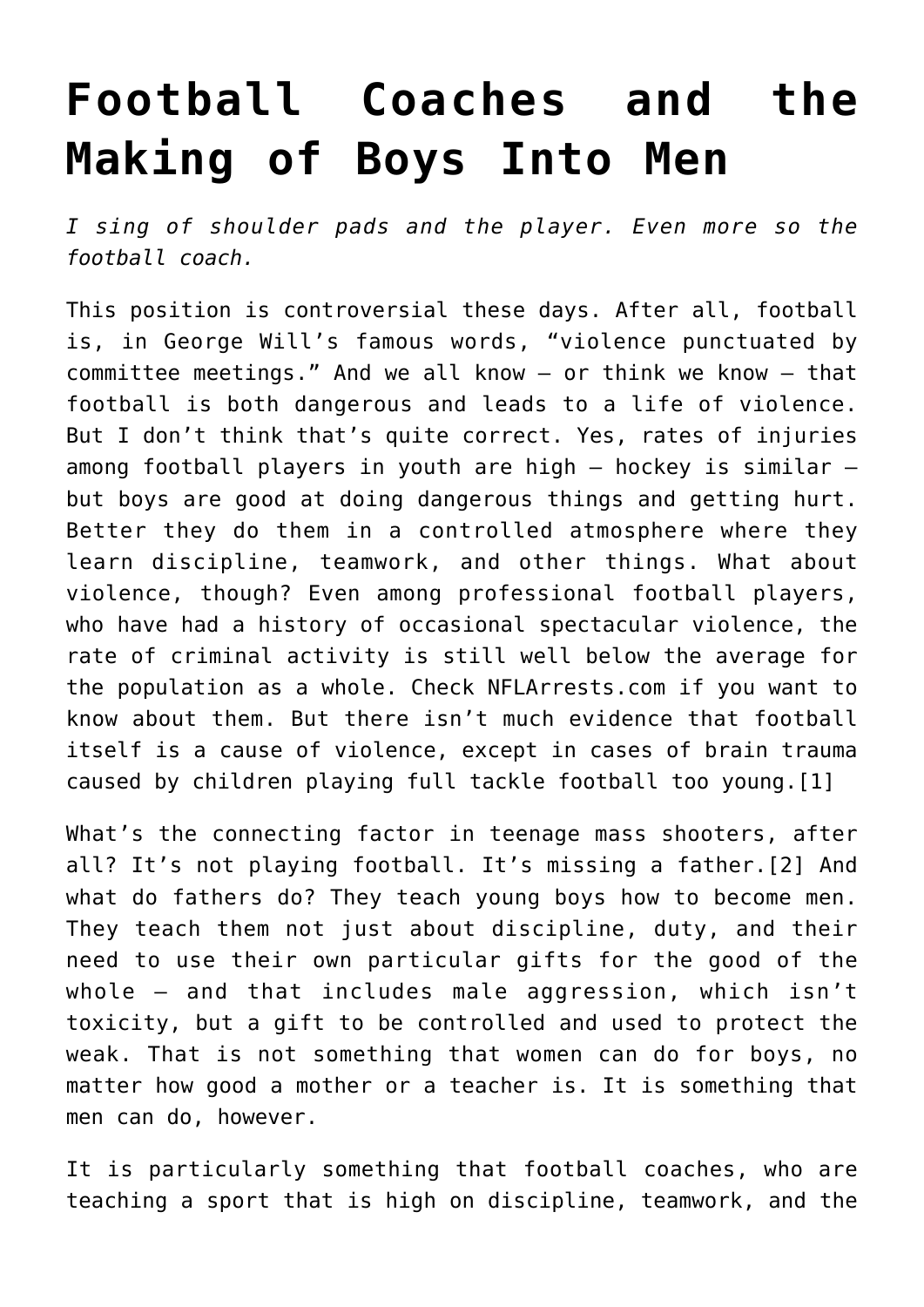controlled use of physical force, can do for boys. My son Gus never had very good experiences in sports as a kid, but in high school he decided to play football just as his father had done. I was very pleased, but also a bit apprehensive. Fathers too often invest their own ancient hopes for athletic success in their own children and become That Guy in the Stands. Or, even worse, That Guy on Social Media. Gus didn't really understand football very well. How would this go?

But his coach, Tom Flood, is the kind of old school character too often drummed out of the modern world. Balding, with his reading glasses perched on his head, he's often seen yelling at his players and getting in their face when they miss their blocking assignments or screw up their footwork. But he's not yelling at them simply about football. He's not in their face about a playbook ultimately. He's out there to help them become men.

As he tells them, he wants them to get better in football, but Tom's more concerned about them as men. Yes, he wants them to get mad on the field – but in a controlled way. He wouldn't say it this way, but he wants to see what the Greeks called *thumos* in them so that they can do what men have always done to protect and provide for others in the face of hostility. But he knows that out-of-control *thumos* doesn't make for a good warrior either. It must be seen in the context of a broader duty. He insists their schoolwork comes before football. If a player is not doing his work, Coach Flood makes him do it first before coming to practice, even if that means doing it out on the field. He insists on their behavior as gentlemen, meaning respect for teachers, coaches, parents, and fellow students. He insists that they work hard in practice no matter how much playing time they're getting. And he insists that they see that whether they're playing a lot or not, whether the position is glorious or not, they understand that their work is part of a bigger whole and has value.

Does this old-school drill sergeant approach to football and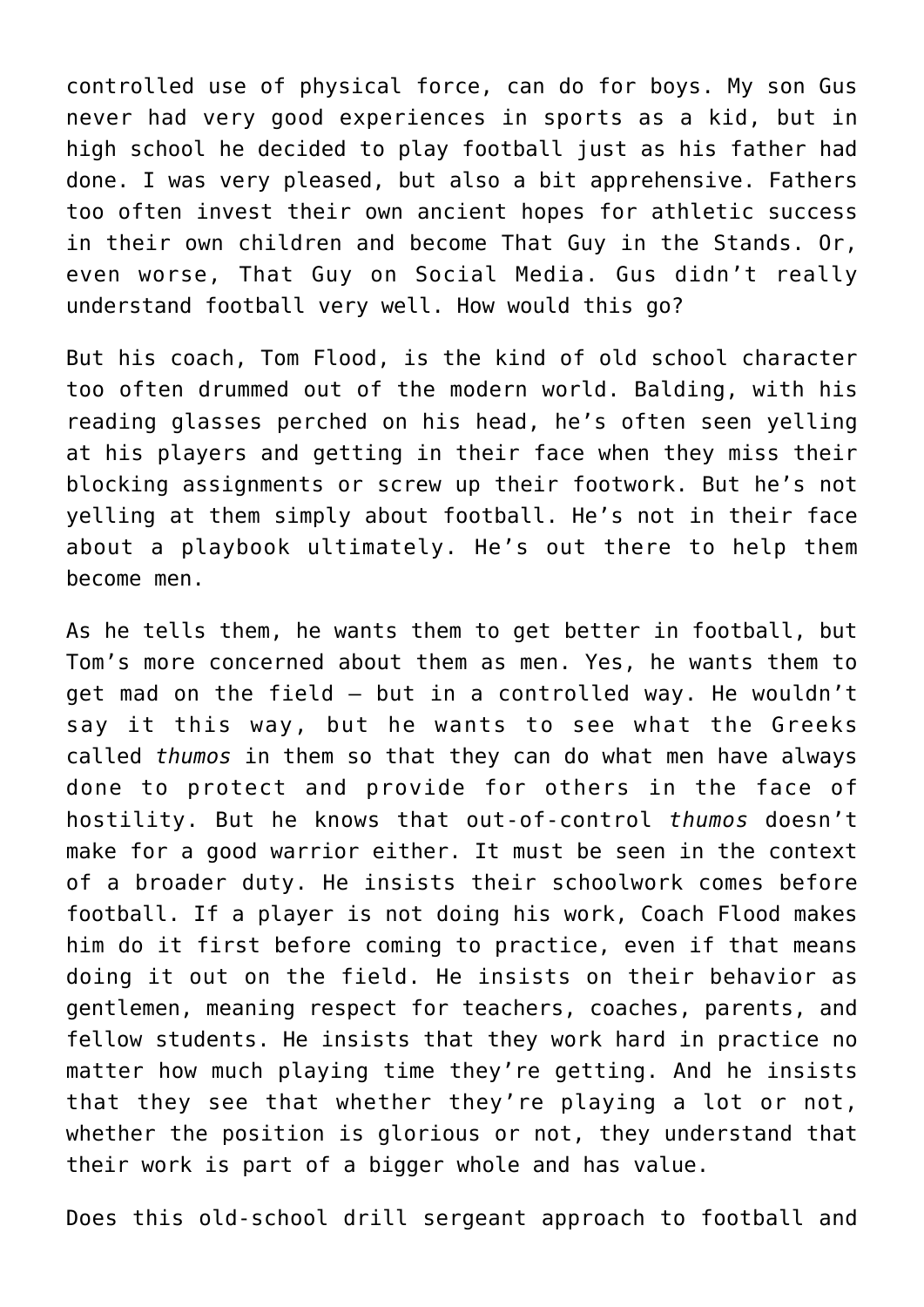life work? I know that many people would simply say it can't work. Today's kids are different. They all need trophies. Blah, blah, blah. Tom doesn't believe it. Nor do the parents. Nor do the players. They love this guy who's always on their case. They listen to him. To be quite frank, I think it's no coincidence they go 9-2 and lose in the sectional championships for a second straight year despite losing a raft of seniors, including a 2000-plus yard rusher.

I was very touched at the end-of-season banquet when a mother of one of the managers stood up and talked about how as a single mother she has been thankful each day for how Coach Flood has been a guide for her own son.

It's not just single mothers who are grateful. I'm not one to go around quoting Secretary Clinton, but even for intact families, it really does take a village to raise a child. George Orwell once observed that young men take great delight in hating what their fathers love. But put those loves and views of a father in the loud mouth of a coach and they suddenly take on a new attractiveness for young men. It can be very frustrating to hear my own words as a father quoted back at me as if they were Mosaic wisdom but prefaced with "Coach Flood says. . . ."

But that's how coaches – especially tough, irascible football coaches – affect young men. And that's how a healthy society works. Others serve our sons in ways that we can't. Gus was often frustrated at the amount of playing time he got throughout his high school career. But he never gave up, and his nickname on the team was "The Secret Weapon." His secret was that he always did his best to serve the team's needs and others. Sure it's the worst sports cliché, but Gus really did give 110 percent.

The end result was that when the all-district awards were given, Gus was named to the "Why We Play" team, which honors players who have not necessarily excelled in the sport itself